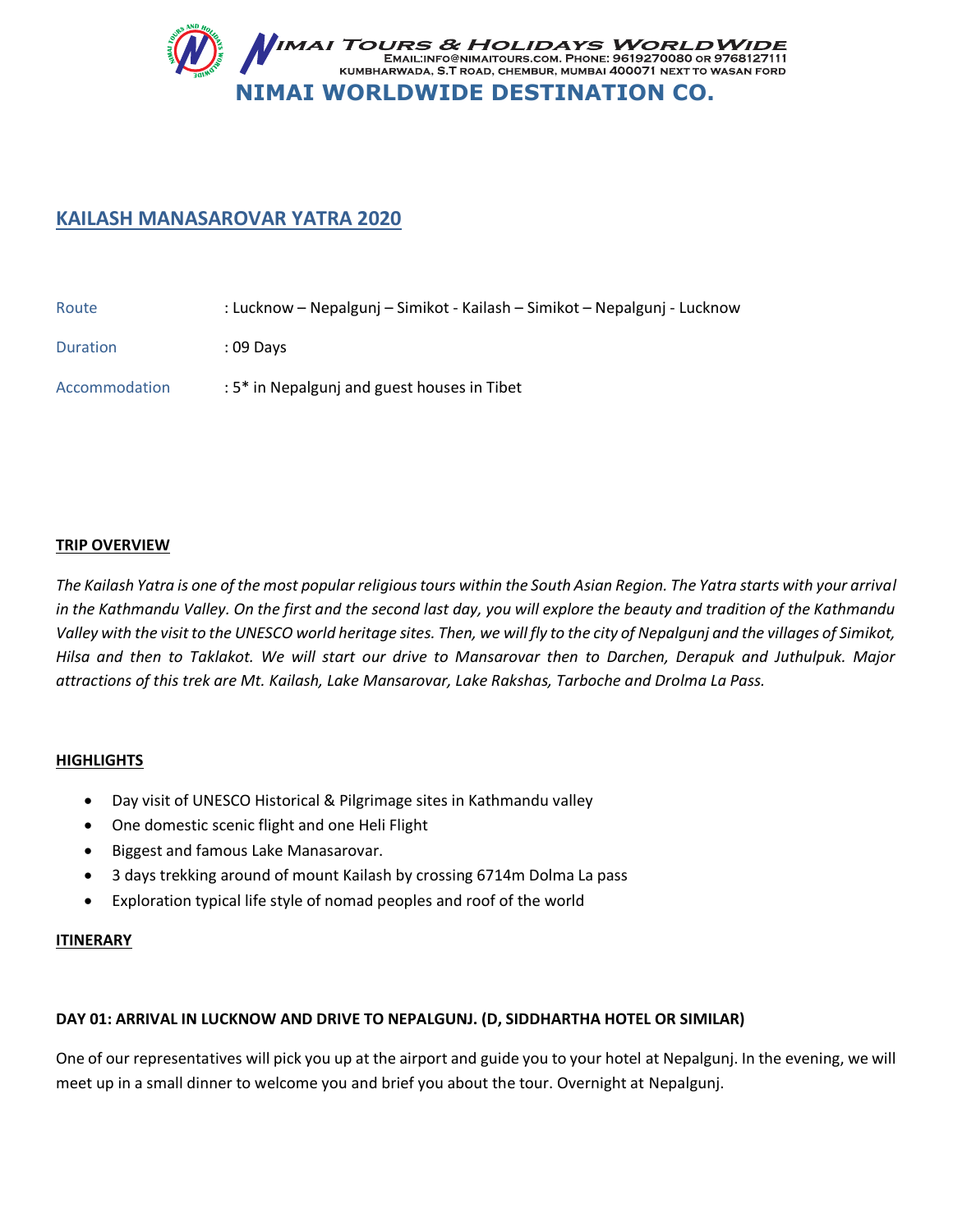

### **DAY 02: FLIGHT FROM NEPALGUNJ TO SIMIKOT FROM SIMIKOT TO HILSA AND DRIVE TO TAKLAKOT (B, L, D )**

Early morning flight to the village of Simikot takes us about an hour. After that we start our journey with a chartered chopper and will take us to the bordering village of Hilsa where the Karnali crosses from the Tibetan Plateau into the mountain regions on its descent to the Ganges. There, we will finish the immigration process and drive to the village of Taklakot which is 56 kilometers up the Karnali. Overnight in Taklakot.

### **DAY 03: DRIVE FROM TAKLAKOT TO MANSAROVAR (B, L, D GUEST HOUSE)**

After having breakfast, we will be driving to one of the holiest and prettiest lake of Mansarovar sitting still at the height of 4560 meters above sea level. Before reaching the lake of Mansarovar, we will stop at the Rakshas Tal to admire its tranquil beauty. The lake is also called the 'lake of the demon' and 'Ravana Tal' as it is thought to be created by Ravana to garner superpowers through devotion and meditation of Lord Shiva. The lake contains salt water and is thought to be poisonous by the locals. From there, we will move towards the 'sun' shaped lake of Mansarovar. The lake is said to overflow the salty water of Lake Rakshas. We will drive around the Mansarovar Kora while the lunch is being prepared. The Kora is said to be a pilgrimage route around a sacred temple, a mountain or a lake. Overnight in Mansarovar.

#### **DAY 04: EXPLORE MANSAROVAR AND DRIVE TO DARCHEN (B, L, D)**

Today, we will get into our religious outfit and mood and explore the lake of Mansarovar. We will perform some rituals at the bank of the lake. We will view the glorious Mt. Kailash and travel to Darchen to prepare for our Kailash Kora the next day. Darchen, a small village situated right infront of the sacred mountain, Mt. Kailash. It is the starting point for the pilgrimages in the region. Overnight in Darchen.

### **DAY 05: KAILASH KORA AND DERAPUK (B, L, D GUEST HOUSE)**

After breakfast, we will drive to Tarboche which is approximately 4 kilometers from Darchen. Tarboche is covered with prayer flags. It is the internal point of moving around the Mt. Kailash. It takes 4 to 5 hours of walking to arrive in Derapuk, the north face of Kailash. We will be able to see beautiful views of the Gurla Mandata, Ape, Kamet and other high peaks. Overnight in Derapuk. Those who cannot perform Kailash kora can return and stay in Darchen Guest house for two night and continue return journeys with the group.

#### **DAY 06: KAILASH KORA 2ND DAY AND JUTHULPUK (B, L, D GUEST HOUSE)**

The hardest and longest walk up and down through the Drolma La Pass to arrive at the village of Juthulpuk. After having an early breakfast, we will head off east to cross the Lha-chu by a bridge and reach the Dolma La village. An hour after that, we will be walking along the valley of Jarok Donkhang from where we will be heading towards the Shiva-tsal, where pilgrims are supposed to undergo a symbolic death just to be reborn again after arriving at the top of the Drolma La Pass.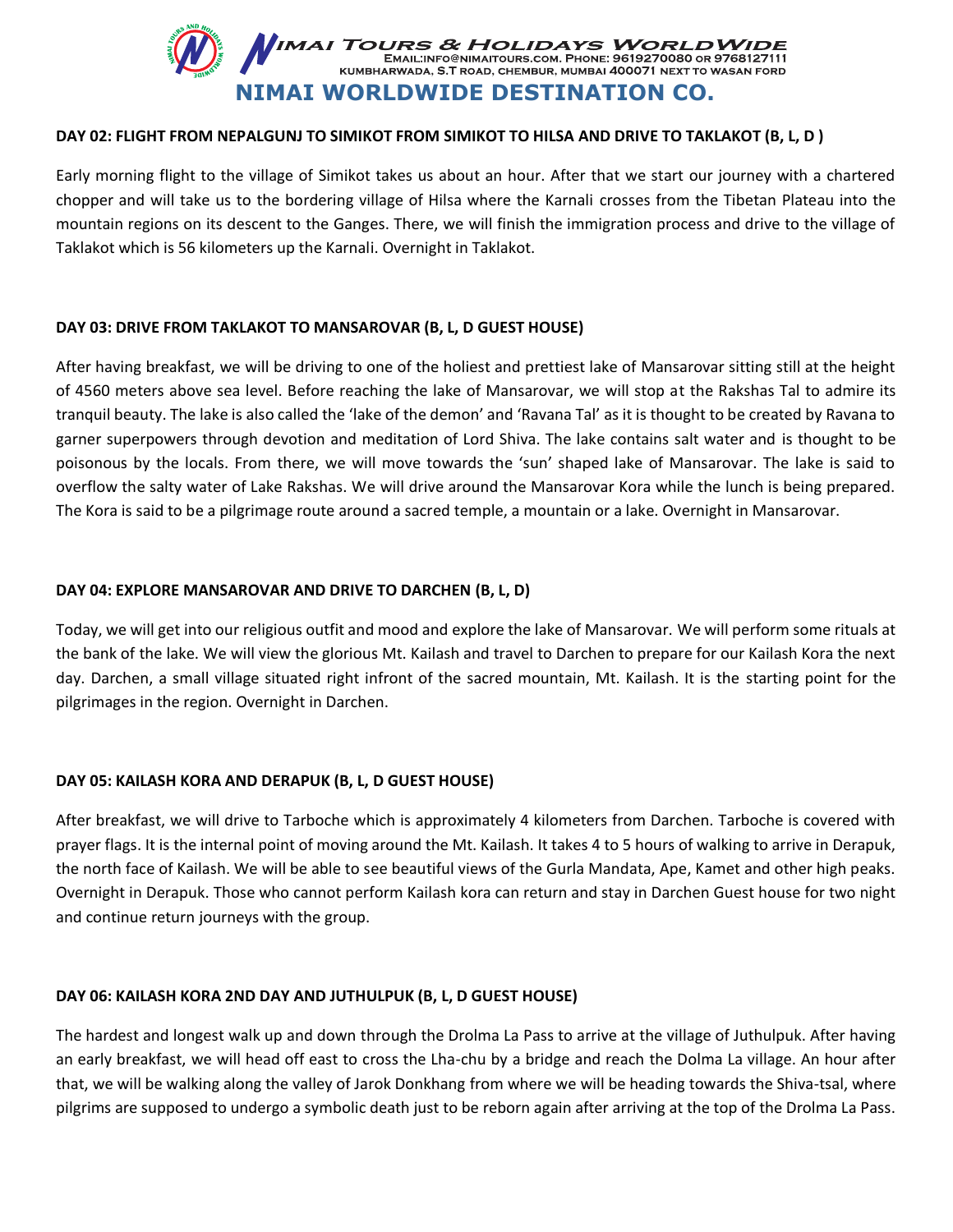

Up and up all the way to find a great cubic rock 'Dolma Do' that marks the top of the Dolma La Pass. The place got its name from the famous cave of Juthulpuk also known as the miracle cave. Overnight at tea house.

### **DAY 07: DRIVE TO HILSA (B, L, D GUEST HOUSE)**

After an early breakfast, we will be walking for about two hours to catch our vehicle which will then transfer us to the Nepalese border. In between the drive, we will stop at Darchen for lunch. We will finish all the immigration process and walk up to the bordering village of Hilsa. Overnight in Hilsa.

### **DAY 08: FLIGHT TO SIMIKOT THEN TO NEPALGUNJ AND DRIVE TO LUCKNOW (B, L)**

After breakfast early in the morning, we will take a flight to the village of Simikot. Again, after arriving at Simikot, we will fly towards one of the biggest cities of Nepal, Nepalgunj and drive to Lucknow for final departure.

### **DAY 09: DEPARTURE (B)**

Our representative will take you to Lucknow for final departure.

### Cost Includes

### **Transportation**

- $\checkmark$  All ground transportation by private vehicle
- $\checkmark$  Nepalgunj Simikot Hilsa flight fares
- Airport Pick up and drop off by private vehicle

### **Meal**

- $\checkmark$  Breakfast, Lunch and Dinner included (Veg only)
- $\checkmark$  Drinking water included

### **Accommodation**

 $\checkmark$  Mention in the itinerary in the basis twin sharing in Nepal and Tibet and group sharing in Kailash Region.

### **Visas & Permit**

- $\checkmark$  Tibet Visa & Permit Included
- $\checkmark$  All necessary entrance fees in Nepal and Tibet
- $\checkmark$  Special Kailash Mansarovar Permit
- $\checkmark$  Applicable entrance fees to visit Monasteries and temples

### **Sightseeing**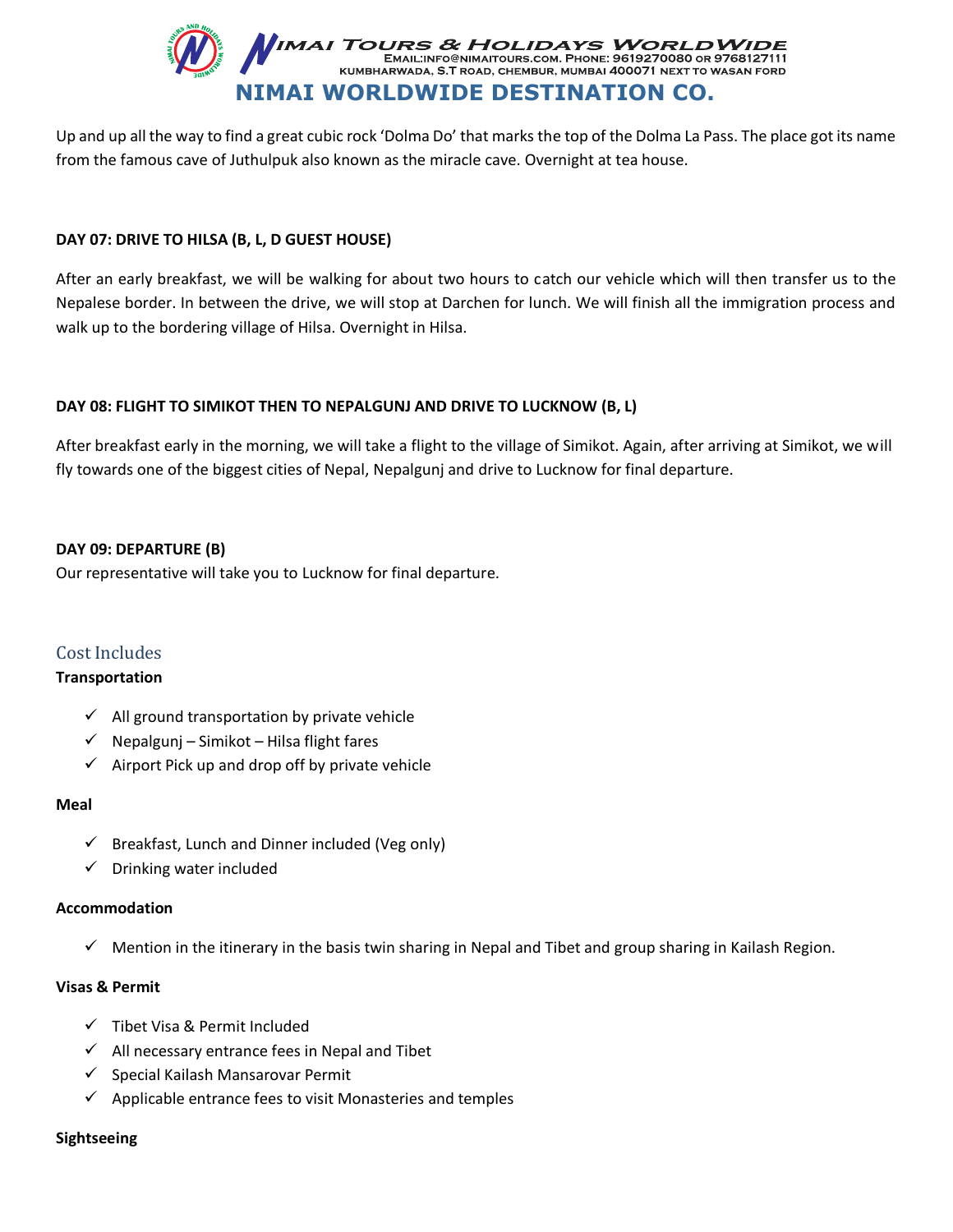

 $\checkmark$  Sightseeing in Kathmandu

### **Guide, Staffs & supporters**

- $\checkmark$  Nepali Guide and Tibetan Guide
- $\checkmark$  Nepali Crew members in Kailash Region

### **Equipment**

- $\checkmark$  Medical kits
- $\checkmark$  Enough oxygen cylinders
- $\checkmark$  Other necessary equipment

## **Clothing**

- $\checkmark$  Down Jacket on refundable basis
- $\checkmark$  Day pack bag
- $\checkmark$  Duffel bag

# Cost Excludes

- Emergency evacuations/Rescue expenses, if required.
- **Day 09** accommodation in Nepalgunj
- Any extra nights stayed due to bad weather, early arrivals, etc.
- Expenses of personal nature
- Personal horse and Helper during Kailash round/ Parikrama
- Travel & Medical Insurance Permissions and other official formalities

# Booking Policy

- Application should be submitted at least 45 days before the provisional date of departure.
- Minimum of 6 months valid Passport scan copy by mail or passport copy by courier should summit when the booking is made
- Upon the confirmation 30% deposit amount per person is required
- Our company trip booking form with your signature as per our term and condition
- All the clients need to carry ID Proof, (Voter ID Proof) OR passport original while traveling by air.
- The itinerary can be changed without notice due to unavoidable circumstance beyond our control such as political unrest, Natural calamities, changes in itinerary by the Chinese authorities etc.